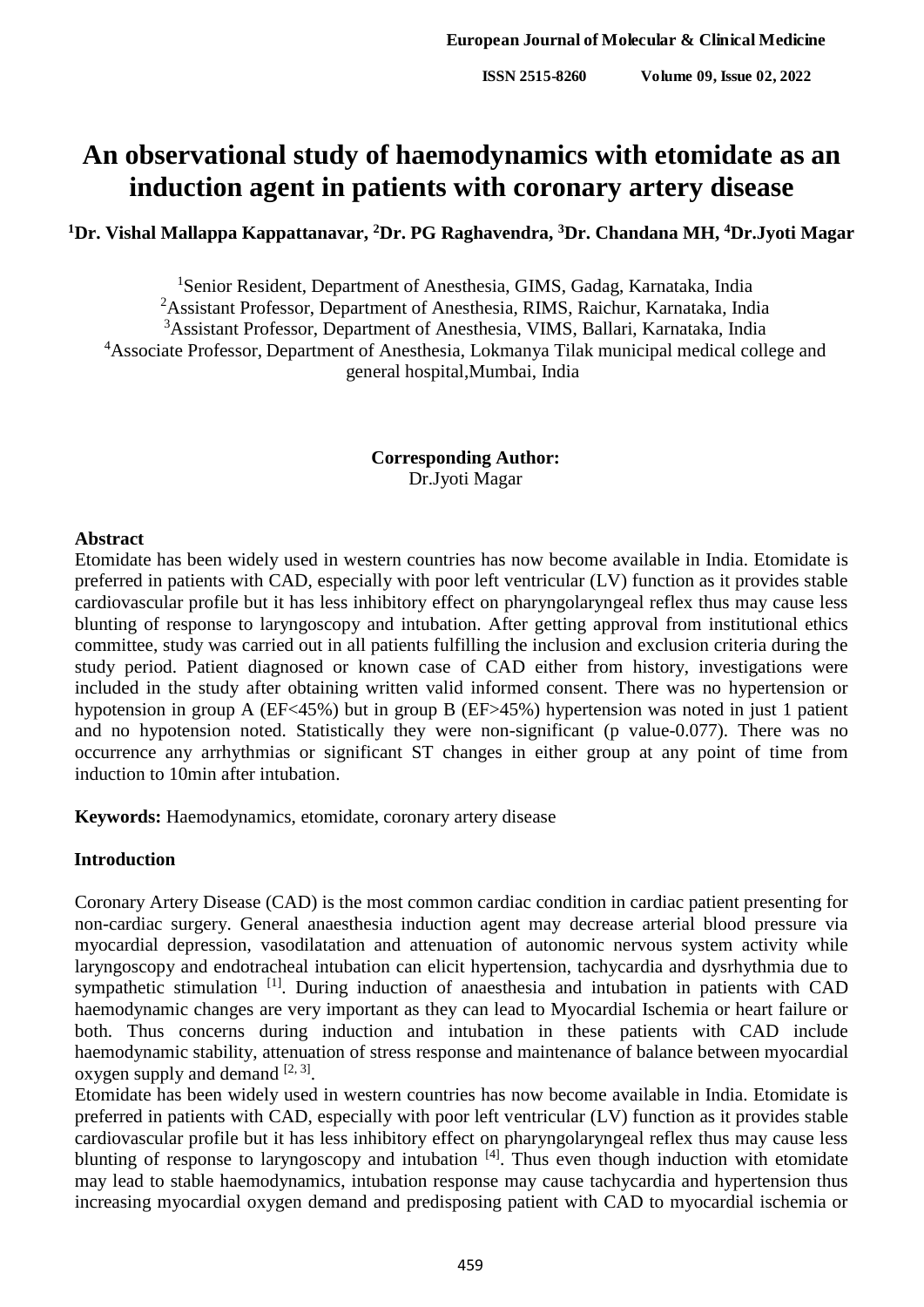infarct. These haemodynamic responses may prove detrimental especially in patients with poor left ventricular ejection fraction.

Thus we decided to undertake this study to investigate haemodynamic responses and haemodynamic adverse effects if any at induction and intubation with etomidate as an induction agent in patients with CAD undergoing non cardiac surgery and compare them between patients with non-compromised (EF > 45%) and compromised (EF< 45%) LV function.

### **Methodology**

After getting approval from institutional ethics committee, study was carried out in all patients fulfilling the inclusion and exclusion criteria during the study period. Patient diagnosed or known case of CAD either from history, investigations were included in the study after obtaining written valid informed consent. 2D Echo of patient diagnosed or known CAD was routinely done in our institution mainly to know the ventricular function. CAD patients who were undergoing elective non cardiac surgery and who were given etomidate as an induction agent were observed. Thorough pre anaesthetic check-up was done by routine anaesthetist.

Routine and specific investigations were noted. Preoperative medications taken by the patient were noted. The patient then underwent general anaesthesia as per standard protocol as decided by the anaesthetist incharge. All patients were monitored with electrocardiogram, non-invasive blood pressure (NIBP), pulse oximeter and capnograph. Intra-arterial BP monitoring and central venous pressure monitoring if done were noted. Baseline vital parameters were noted down. IV fluids Ringer Lactate (RL)/Normal saline (NS) was started at  $5ml/kg/hr$ . Pre oxygenation was done with 100% O<sub>2</sub> for 3min. Patients were pre medicated with IV midazolam 0.02 mg/kg and IV fentanyl 2 mcg/kg 5minutes before induction. Anaesthesia was induced with etomidate in dose 0.2-0.3 mg /kg in graded doses till loss of eyelash reflex as our routine practice. Total dose of etomidate required for induction was noted down. After induction, inj rocuronium 1.2 mg/kg was given for intubation. Patients were ventilated with 100% oxygen for 60 seconds before intubation. After intubation, patients were ventilated with 100% oxygen. Endotracheal intubation was confirmed with auscultation and ETCO2. After intubation, all patients were maintained on 50:50  $O_2:N_2O$  and 0.5% sevoflurane on closed circuit on controlled ventilation till the end of 10 minutes which is the end point of our study. Further maintenance of anaesthesia was done by either inhalational or intravenous anaesthetic as per discretion of anaesthetic incharge according to haemodynamics. Haemodynamic parameters heart rate, systolic blood pressure (SBP), diastolic blood pressure (DBP), mean blood pressure (MBP) was noted down at various points as follows:

Baseline parameters (T0): immediately after taking patient on OT table (T1): Parameters noted after induction (T2), (T3), (T4) & (T5): Parameters noted immediately after intubation at 1min, 3min, 5min and 10min respectively.

The occurrence of adverse effects were observed and defined as follows

- i) Hypertension if increase in baseline systolic BP > 20%.
- ii) Hypotension if decrease in baseline systolic BP <20% or <90mmhg.
- iii) Tachycardia if increase in baseline heart rate>20% or >100/min.
- iv) Bradycardia if decrease in baseline heart rate <50/min.

Other adverse effects observed were arrhythmia, ST segment elevation (new ST segment elevation in atleast 2 anatomically contiguous leads, more than 2mm in V2 V3 and more than 1mm in all other leads) or ST segment depression (combination of two diagnostic criteria in atleast one ECG lead: atleast 1mm depression at J point and either horizontal or downward sloping ST segment depression). Time point of adverse effects and treatment given to treat adverse events as given below noted down:

IV fluids if no response IV ephedrine 3mg increment or IV phenylephrine 50mg increment for hypotension according to pulse rate.

IV fluid if tachycardia accompanied by hypotension.

IV esmolol in 100mcg increment for tachycardia with hypertension IV boluses of etomidate in 2 mg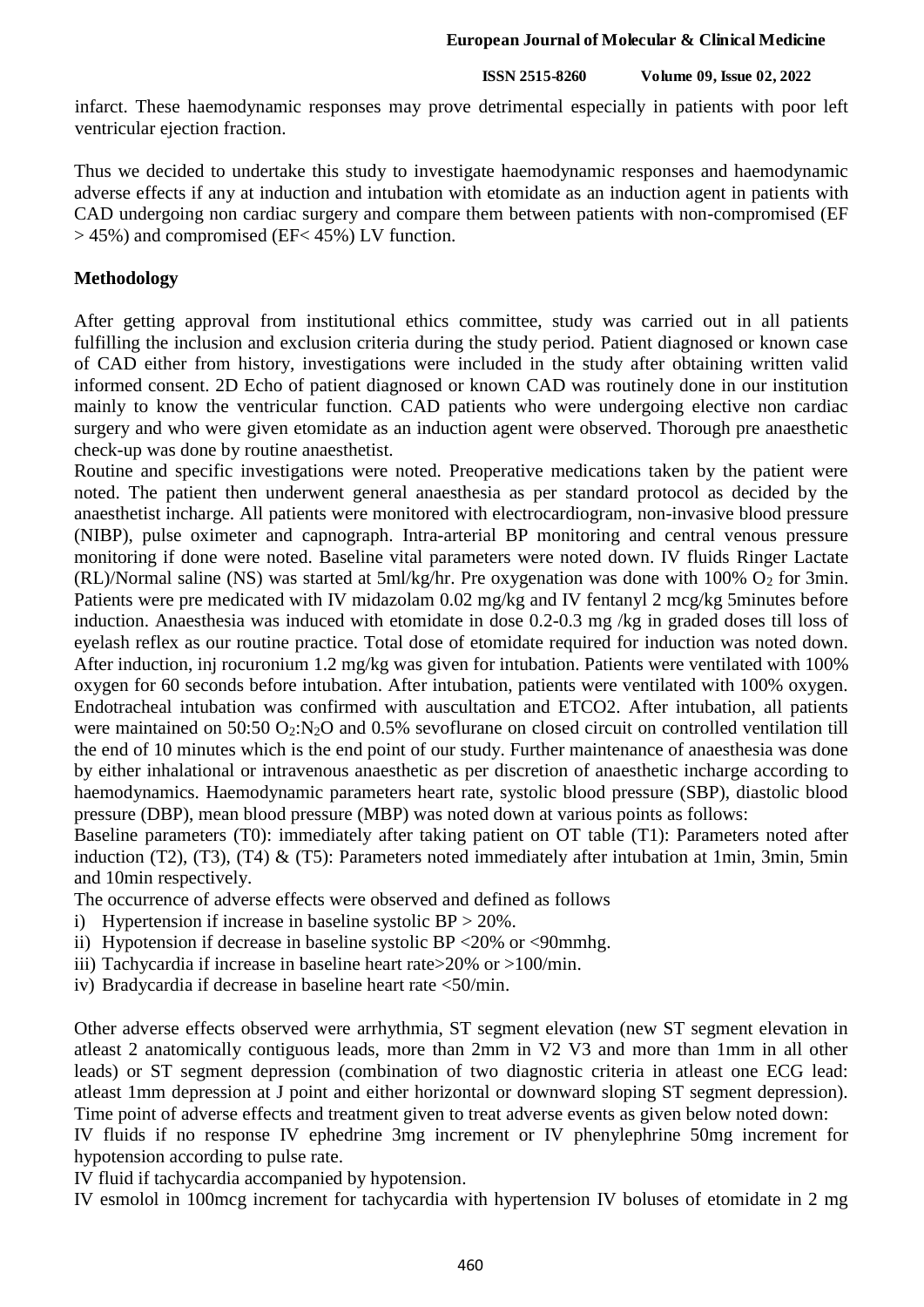#### **European Journal of Molecular & Clinical Medicine**

**ISSN 2515-8260 Volume 09, Issue 02, 2022**

per 10s increment for hypertension IV Glycopyrrolate 0.2mg for bradycardia.

IV boluses of etomidate in 2mg per 10 second increment for hypertension.

Drug given and dose required were noted. Patients were grouped as group A and group B for statistical analysis. Group A included patients with EF<45% and group B included patients with EF>45%.

## **Results**

**Table 1:** Comparison of Dose of Etomidate required for induction in the 2 groups

|                                          |            | Group                                                |       |  |
|------------------------------------------|------------|------------------------------------------------------|-------|--|
| <b>Parameter</b>                         |            | EF<45 (group A) (n=40)EF >45 (group B) (n=40)P Value |       |  |
|                                          | Mean (SD)  | Mean (SD)                                            |       |  |
| Dose of Etomidate                        | 0.21(0.03) | 0.22(0.04)                                           | 0.209 |  |
| Unpaired t Test, P Value Not Significant |            |                                                      |       |  |

This suggests that the dose of Etomidate required for induction in the two groups was comparable with 0.21mg/kg in group A and 0.22mg/kg in group B. The difference between the 2 groups was not significant.

**Table 2:** Comparison of Heart Rate between 2 Study Groups (N=80)

|                         |                                       | Group                                   |            |  |  |
|-------------------------|---------------------------------------|-----------------------------------------|------------|--|--|
| <b>Heart Rate</b>       |                                       | $EF < 45$ (n=40) EF > 45 (n=40) P Value |            |  |  |
|                         | Mean (SD)                             | Mean (SD)                               |            |  |  |
| <b>Baseline</b>         | 79.50 (14.04)                         | 83.35 (11.39)                           | 0.182      |  |  |
| After Induction         | 75.12 (12.39)                         | 85.78 (10.96)                           | $<0.001*$  |  |  |
| 1 min after Intubation  | 84.75 (13.45)                         | 97.83 (12.35)                           | $< 0.001*$ |  |  |
| 3 min after Intubation  | 82.57 (13.25)                         | 94.95 (14.71)                           | $< 0.001*$ |  |  |
| 5 min after Intubation  | 80.12 (12.57)                         | 91.15 (12.26)                           | $<0.001*$  |  |  |
| 10 min after Intubation | 77.55 (12.24)                         | 88.60 (12.02)                           | $< 0.001*$ |  |  |
|                         | Unpaired t Test, P Value *Significant |                                         |            |  |  |

**Table 3:** Intra-Group Comparison of Heart Rate for EF <45 (N=40)

| <b>Mean Difference</b>  | EF<45         |                    | <b>P</b> Value |
|-------------------------|---------------|--------------------|----------------|
| <b>Heart Rate</b>       | Mean (SD)     | <b>Correlation</b> |                |
| After Induction         | $-4.38(5.08)$ | 0.933              | $< 0.001*$     |
| 1 min after Intubation  | 5.25(7.10)    | 0.867              | $< 0.001*$     |
| 3 min after Intubation  | 3.08(6.71)    | 0.881              | $0.006*$       |
| 5 min after Intubation  | 0.63(6.22)    | 0.896              | 0.529          |
| 10 min after Intubation | $-1.95(6.45)$ | 0.888              | 0.063          |

**Table 4:** Intra-Group Comparison of Heart Rate for EF >45 (N=40)

| <b>Mean Difference</b>  | EF > 45       |                    |                |
|-------------------------|---------------|--------------------|----------------|
| <b>Heart Rate</b>       | Mean (SD)     | <b>Correlation</b> | <b>P</b> Value |
| After Induction         | 2.42(6.53)    | 0.830              | $0.024*$       |
| 1 min after Intubation  | 14.47 (10.57) | 0.687              | $< 0.001*$     |
| 3 min after Intubation  | 11.60(10.03)  | 0.733              | $< 0.001*$     |
| 5 min after Intubation  | 7.80(8.84)    | 0.723              | $< 0.001*$     |
| 10 min after Intubation | 5.25(9.86)    | 0.647              | $0.002*$       |

The baseline HR of group A (EF<45%) was compared with HR after induction, after 1min,3min, 5min  $& 10$  min after intubation. There was significant fall in HR after induction (p value $& 0.001$ ) and the increase in HR after intubation at 1min & 3min was significant (p value <0.001 & 0.006 respectively).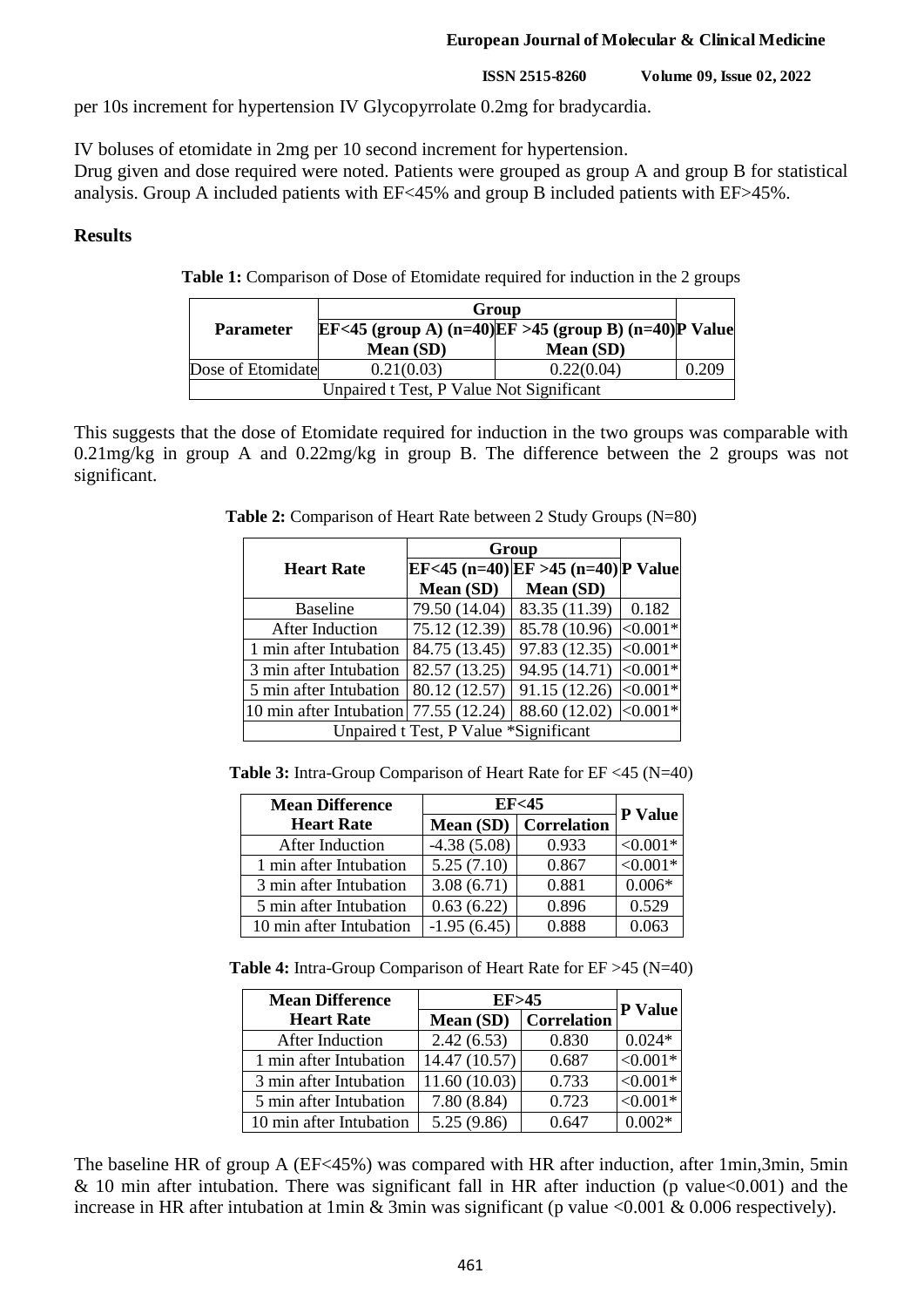The change in HR at 5min & 10min after intubation was not significant (p value  $0.529 \& 0.063$ respectively) and gradually decreased towards baseline at 5min.

The baseline HR in group B (EF>45%) was compared with HR after induction and at 1min, 3min, 5min & 10min after induction. A slight increase in HR after induction (p value 0.024) and an increase post intubation (p value <0.001) were noted. The HR decreased around baseline at 10min.

On comparing HR between the two groups, baseline heart rate of group A and group B was comparable (p value 0.182, not significant). After induction there was decrease in HR in group A and slight rise in HR in group B, the difference was statistically significant (p value  $\leq 0.001$ ). After intubation the increase in HR in group B was more than the increase in HR in group A, the difference was statistically significant (p value<0.001). Then there was gradual decrease in heart rate towards baseline in group A at 5min and in group B the decrease was relatively less, reaching around baseline at 10min.

|                                                          |                                          | Group                                                         |       |
|----------------------------------------------------------|------------------------------------------|---------------------------------------------------------------|-------|
| <b>SBP</b>                                               |                                          | $EF < 45$ (n=40) EF > 45 (n=40) P Value                       |       |
|                                                          | <b>Mean (SD)</b>                         | Mean (SD)                                                     |       |
| <b>Baseline</b>                                          |                                          | 126.78 (15.13) 131.50 (14.79)                                 | 0.162 |
| After Induction                                          |                                          | $\left  117.07 \right  (15.52) \left  119.28 \right  (15.77)$ | 0.531 |
| 1 min after Intubation   134.92 (17.76)   136.70 (15.58) |                                          |                                                               | 0.636 |
| 3 min after Intubation (128.90 (23.97) 132.85 (13.93)    |                                          |                                                               | 0.470 |
| 5 min after Intubation   126.98 (14.45)   127.47 (13.00) |                                          |                                                               | 0.896 |
| 10 min after Intubation 123.40 (13.42) 122.75 (14.50)    |                                          |                                                               | 0.836 |
|                                                          | Unpaired t Test, P Value Not Significant |                                                               |       |

**Table 5:** Comparison of SBP between 2 Study Groups (N=80)

| <b>Table 6:</b> Intra-Group Comparison of SBP for $EF \leq 45$ (N=40) |
|-----------------------------------------------------------------------|
|-----------------------------------------------------------------------|

| <b>Mean Difference SBP</b> | EF <sub>45</sub> |                       | P Value    |
|----------------------------|------------------|-----------------------|------------|
|                            |                  | Mean (SD) Correlation |            |
| After Induction            | $-9.60(4.26)$    | 0.962                 | $< 0.001*$ |
| 1 min after Intubation     | 8.15(9.55)       | 0.843                 | $< 0.001*$ |
| 3 min after Intubation     | 2.12(17.25)      | 0.697                 | 0.441      |
| 5 min after Intubation     | 0.20(9.30)       | 0.803                 | 0.893      |
| 10 min after Intubation    | $-3.37(9.41)$    | 0.789                 | 0.029*     |

**Table 7:** Intra-Group Comparison of SBP for EF >45 (N=40)

| <b>Mean Difference SBP</b> | EF > 45               |       | <b>P</b> Value |
|----------------------------|-----------------------|-------|----------------|
|                            | Mean (SD) Correlation |       |                |
| After Induction            | $-12.22(8.62)$        | 0.825 | $< 0.001*$     |
| 1 min after Intubation     | 5.20(12.35)           | 0.670 | $0.011*$       |
| 3 min after Intubation     | 1.35(11.42)           | 0.685 | 0.459          |
| 5 min after Intubation     | $-4.02(10.19)$        | 0.738 | $0.017*$       |
| 10 min after Intubation    | $-8.75(12.90)$        | 0.612 | $< 0.001*$     |

The baseline SBP of group A was compared with SBP after induction and 1min, 3min, 5min & 10min after intubation. The fall in SBP after induction was significant (p value <0.001). The increase in SBP was significant at 1 min after intubation (p value  $\langle 0.001 \rangle$ ). The change in SBP at 3min & 5min after intubation was not significant (p value 0.441 & 0.893 respectively) and decreased towards baseline at 5min.

The baseline SBP in group B was compared with SBP post induction and 1min, 3min, 5min & 10min post intubation. There was significant decrease in SBP after induction (p value  $\leq 0.001$ ). After intubation at 1 min there was increase in SBP that was statistically significant (p value 0.011). At 5min & 10min post intubation there was decrease in SBP below the baseline value which was statistically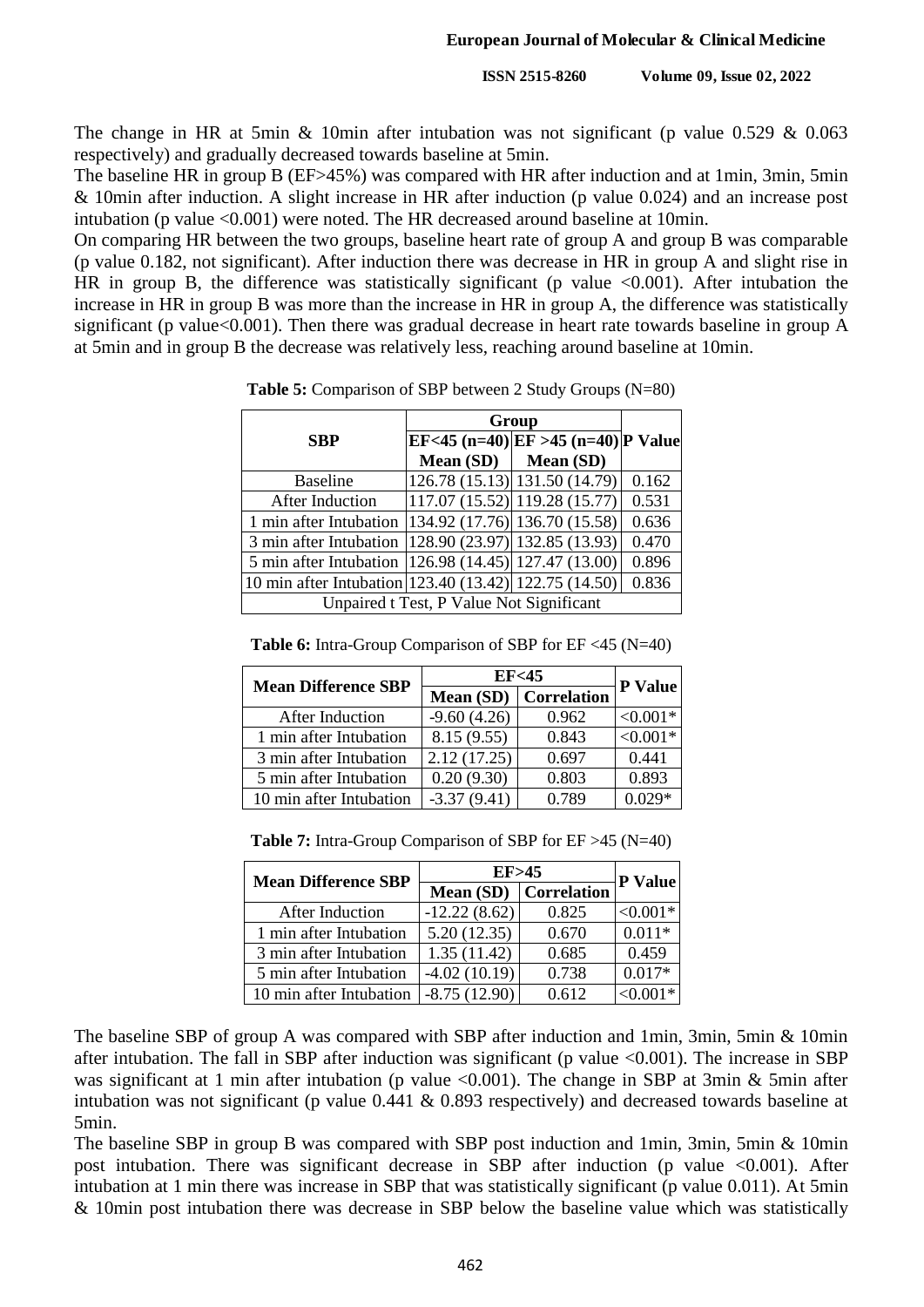significant.

On comparing the SBP of two groups, the baseline SBP of group A and group B was comparable (p value 0.162). After induction there was fall in SBP in both groups and the difference was not significant (p value 0.531). At 1 min after intubation there was increase in SBP in both groups and the difference was not significant (p value 0.636). There was fall in SBP towards baseline in both groups at 5min after intubation and the difference in fall was not significant (p value 0.896).

|                         | Group                                 |                                    |          |  |  |
|-------------------------|---------------------------------------|------------------------------------|----------|--|--|
| <b>DBP</b>              |                                       | EF<45 (n=40) EF >45 (n=40) P Value |          |  |  |
|                         | Mean (SD)                             | Mean (SD)                          |          |  |  |
| <b>Baseline</b>         | 76.28 (9.94)                          | 76.97 (9.62)                       | 0.750    |  |  |
| After Induction         | 69.10 (8.57)                          | 73.65 (7.86)                       | $0.016*$ |  |  |
| 1 min after Intubation  | 80.25 (10.42)                         | 86.80 (9.70)                       | $0.005*$ |  |  |
| 3 min after Intubation  | 77.83 (10.04)                         | 83.03 (8.29)                       | $0.014*$ |  |  |
| 5 min after Intubation  | 75.75 (9.37)                          | 81.20 (7.83)                       | $0.006*$ |  |  |
| 10 min after Intubation | 73.95 (8.60)                          | 77.58 (9.19)                       | 0.072    |  |  |
|                         | Unpaired t Test, P Value *Significant |                                    |          |  |  |

**Table 8:** Comparison of DBP between 2 Study Groups (N=80)

| <b>Table 9:</b> Intra-Group Comparison of DBP for $EF < 45$ (N=40) |  |  |
|--------------------------------------------------------------------|--|--|
|                                                                    |  |  |

| <b>Mean Difference DBP</b> | EF <sub>45</sub> |                         |                |
|----------------------------|------------------|-------------------------|----------------|
|                            |                  | Mean $(SD)$ Correlation | <b>P</b> Value |
| After Induction            | $-7.17(3.91)$    | 0.921                   | $< 0.001*$     |
| 1 min after Intubation     | 3.97(7.15)       | 0.754                   | $0.001*$       |
| 3 min after Intubation     | 1.55(8.78)       | 0.613                   | 0.271          |
| 5 min after Intubation     | $-0.52(8.44)$    | 0.620                   | 0.696          |
| 10 min after Intubation    | $-2.32(8.40)$    | 0.598                   | 0.088          |

**Table 10:** Intra-Group Comparison of DBP for EF >45 (N=40)

| <b>Mean Difference DBP</b> | EF > 45       |                         | <b>P</b> Value |
|----------------------------|---------------|-------------------------|----------------|
|                            |               | Mean $(SD)$ Correlation |                |
| After Induction            | $-3.32(5.25)$ | 0.838                   | $< 0.001*$     |
| 1 min after Intubation     | 9.82(7.16)    | 0.725                   | $< 0.001*$     |
| 3 min after Intubation     | 6.05(9.78)    | 0.411                   | $< 0.001*$     |
| 5 min after Intubation     | 4.22(7.88)    | 0.608                   | $0.002*$       |
| 10 min after Intubation    | 0.60(9.23)    | 0.519                   | 0.683          |

The baseline DBP in group A was compared with DBP after induction and 1min, 3min, 5min & 10min after intubation. The fall in BP after induction was significant (p value  $<0.001$ ). The rise in DBP after intubation at 1 min after intubation was statistically significant (p value 0.001). The changes in DBP after 3min, 5min & 10min after intubation was not significant (p value 0.271, 0.696 & 0.088 respectively) and decreased slightly below baseline at 10min.

The baseline DBP in group B was compared with DBP post induction and 1min, 3min, 5min & 10min post intubation. A decrease in DBP after induction was noted (p value <0.001). After intubation there was increase in DBP at 1min and 3min and was statistically significant (p value  $\leq 0.001 \& \leq 0.001$ respectively). DBP returned to baseline at 10min after intubation.

The baseline DBP values of the two groups were comparable (p value- 0.750). After induction the fall in DBP was statistically significant in group A as compared with group B (p value 0.016). After intubation at 1 min the increase in DBP in group B was significant as compared to group A (p value 0.005). Thereafter there was gradual decrease in DBP in both groups towards baseline by 10min after intubation.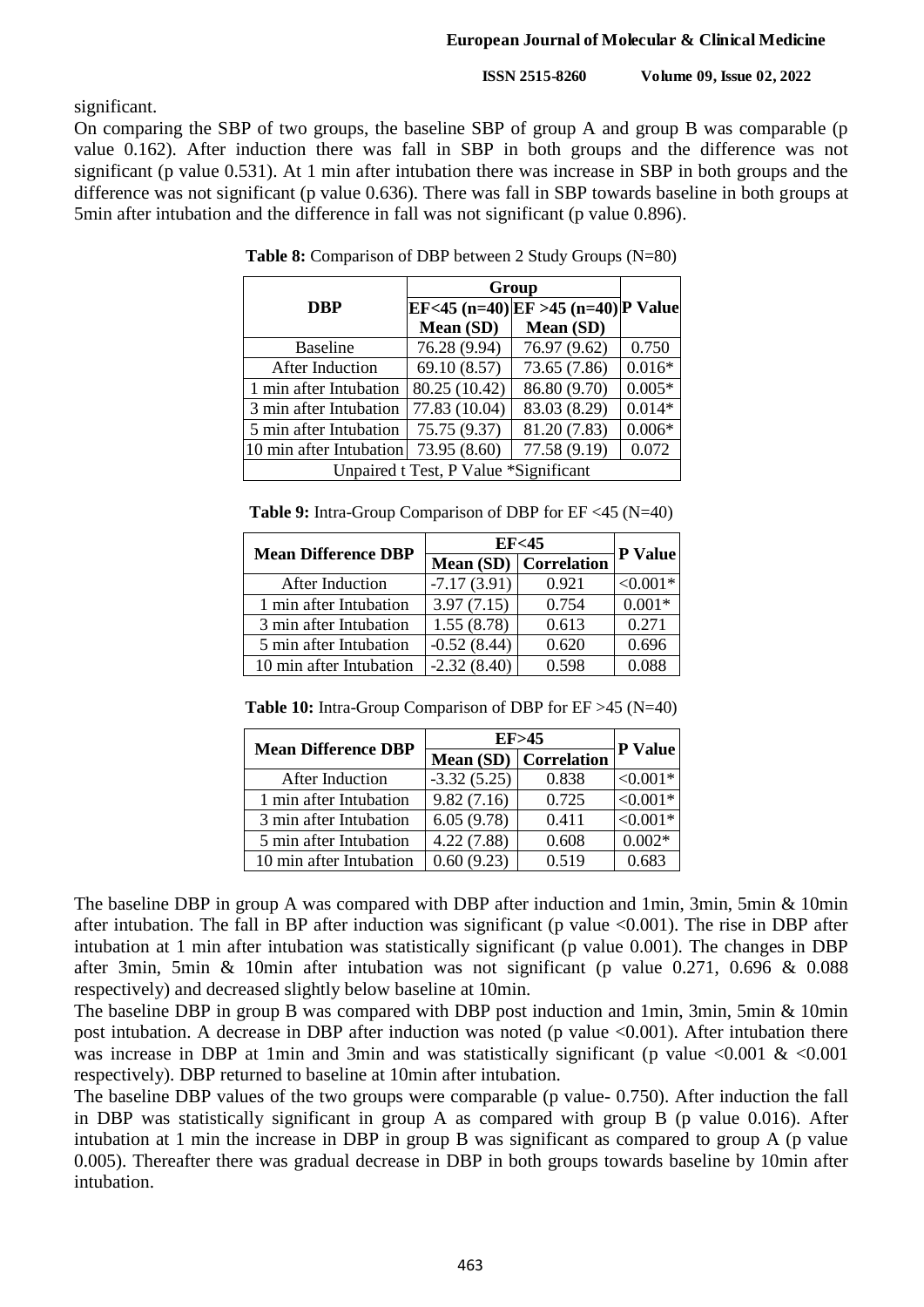|                                          | Group         |                                    |       |
|------------------------------------------|---------------|------------------------------------|-------|
| Map                                      |               | EF<45 (n=40) EF >45 (n=40) P Value |       |
|                                          | Mean (SD)     | Mean (SD)                          |       |
| <b>Baseline</b>                          | 93.10 (11.11) | 95.15 (10.76)                      | 0.407 |
| After Induction                          | 85.12 (10.29) | 88.85 (9.37)                       | 0.094 |
| 1 min after Intubation                   | 98.47 (12.09) | 103.43 (10.79)                     | 0.057 |
| 3 min after Intubation                   | 94.85 (13.01) | 99.30 (10.07)                      | 0.091 |
| 5 min after Intubation                   | 92.82 (10.12) | 95.90 (9.67)                       | 0.169 |
| 10 min after Intubation                  | 90.43 (9.40)  | 91.92 (11.14)                      | 0.520 |
| Unpaired t Test, P Value Not Significant |               |                                    |       |

**Table 11:** Comparison of MAP between 2 Study Groups (N=80)

**Table 12:** Intra-Group Comparison of MAP for EF <45 (N=40)

| <b>Mean Difference MAP</b> | EF<45         |                       | P Value    |
|----------------------------|---------------|-----------------------|------------|
|                            |               | Mean (SD) Correlation |            |
| After Induction            | $-7.98(3.57)$ | 0.947                 | $< 0.001*$ |
| 1 min after Intubation     | 5.36(7.14)    | 0.814                 | $< 0.001*$ |
| 3 min after Intubation     | 1.74(9.36)    | 0.710                 | 0.246      |
| 5 min after Intubation     | $-0.28(8.01)$ | 0.719                 | 0.824      |
| 10 min after Intubation    | $-2.67(8.08)$ | 0.701                 | $0.043*$   |

**Table 13:** Intra-Group Comparison of MAP for EF >45 (N=40)

| <b>Mean Difference MAP</b> | EF > 45        |                    |            |
|----------------------------|----------------|--------------------|------------|
|                            | Mean (SD)      | <b>Correlation</b> | P Value    |
| After Induction            | $-6.29(5.27)$  | 0.872              | $< 0.001*$ |
| 1 min after Intubation     | 8.28(8.12)     | 0.716              | $< 0.001*$ |
| 3 min after Intubation     | 4.15(10.02)    | 0.538              | $0.013*$   |
| 5 min after Intubation     | 0.75(8.36)     | 0.669              | 0.574      |
| 10 min after Intubation    | $-3.22(10.52)$ | 0.539              | 0 060      |

The baseline MAP in group A (EF<45%) was compared with MAP after induction and 1min, 3min, 5min & 10min after intubation. The fall in MAP after induction was significant (p value <0.001). The increase in MAP at 1min after intubation was significant (p value  $\langle 0.001 \rangle$ ). The change in MAP at 3min & 5min after intubation was not significant (p values 0.246 & 0.824 respectively) and reached around baseline at 5 min.

The baseline MAP in group B (EF>45%) was compared with MAP post induction and 1min, 3min, 5min & 10min post intubation. A fall in MAP after induction and rise in MAP after intubation were noted and were statistically significant (p value  $\langle 0.001 \& \langle 0.001 \rangle$ ). There after MAP gradually decreased towards baseline at 5min after intubation.

The baseline values of MAP were comparable in two groups (p value-0.407). The fall in MAP after induction was comparable in two groups (p value 0.094). The increase in MAP at 1min after intubation was comparable in two groups (p value 0.057). There was decrease in MAP towards baseline at 5min in both groups.

|                                                                    | Group          |                            |       |
|--------------------------------------------------------------------|----------------|----------------------------|-------|
| Hypotension/Hypertension EF <45 (group A) EF >45 (group B) P Value |                |                            |       |
|                                                                    | $(n=40) n (%)$ | $(n=40)$ n $(\frac{6}{6})$ |       |
| Hypotension                                                        | $0(0\%)$       | $0(0\%)$                   | NS    |
| Hypertension-NTG                                                   | 0(0%)          |                            | 0.314 |

**Table 14:** Association between Study Group and Adverse Outcomes/Treatment (N=80)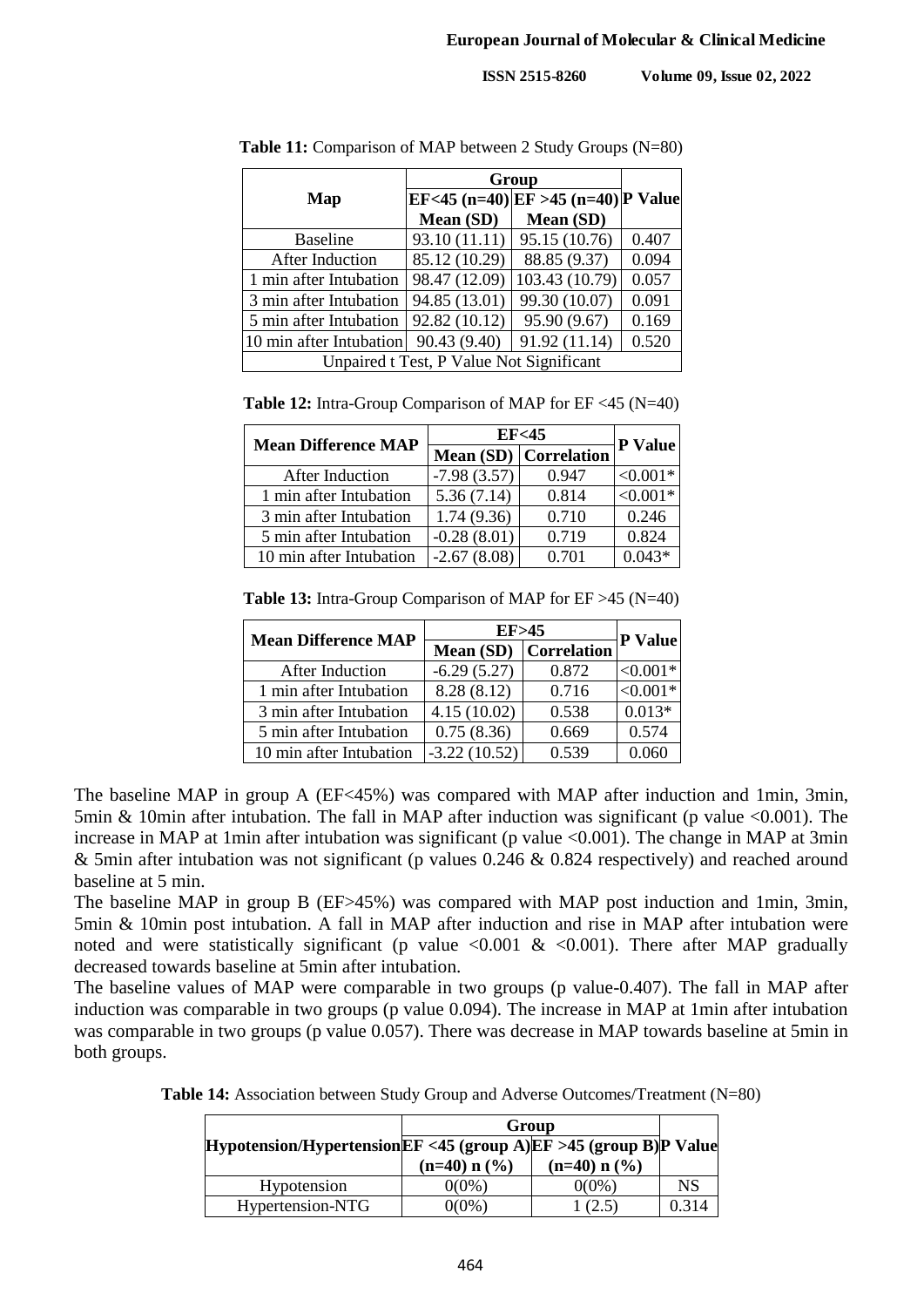| Arrhythmia                               | 0(0%) | 0(0%)    | <b>NS</b> |
|------------------------------------------|-------|----------|-----------|
| ST segment changes                       | 0(0%) | $0(0\%)$ | NS        |
| Chi-Square Test, P Value Not Significant |       |          |           |

There was no hypertension or hypotension in group A (EF<45%) but in group B (EF>45%) hypertension was noted in just 1 patient and no hypotension noted. Statistically they were nonsignificant (p value-0.077). There was no occurrence any arrhythmias or significant ST changes in either group at any point of time from induction to 10min after intubation.

#### **Discussion**

The first parameter that we studied was heart rate, baseline heart rate was noted down of all patients in both groups. The changes in HR after induction and various intervals after intubation were compared with baseline and between the two groups.

In patients with  $EF < 45\%$  there was significant decrease in heart rate after induction. After intubation at 1min & 3 min there was increase in heart rate that was statistically significant. Then the heart rate gradually decreased towards the baseline and the change in HR was not significant at 5min & 10min post intubation.

In patients with  $EF > 45\%$  there was significant increase in heart rate after induction. After intubation significant increase in HR was observed. Thereafter HR decreased at 3min & 5min after intubation, but the difference from baseline was significant. These findings show that the decrease in HR after induction and increase in HR after intubation were transient and not clinically significant, and the HR returned to baseline around 10min after intubation, thus indicating stable haemodynamics.

When the heart rates in the two groups were compared the baseline values were comparable (p value-0.182). After induction there was decrease in heart rate in patients with EF<45% and increase in heart rate in patients with  $EF > 45\%$ , the difference between the two groups was significant (p value < 0.001). After intubation at 1 min the increase in heart rate in patients with  $EF > 45\%$  was significant as compared to patients with EF<45% (p value<0.001). After 3min, 5min & 10min of intubation there was gradual decrease in heart rate towards the baseline, the decrease in patients with EF >45% was significant as compared to patients with  $EF < 45\%$  (p value  $< 0.001$ ,  $< 0.001 \& 0.001$  respectively).

The above observations suggest that variation in heart rate at any time in both the groups were not more than 20% of baseline. The decrease in heart rate post induction in patients with EF < 45% and increase post intubation though statistically significant, was not clinically significant.

Similarly the increase in heart rate in patients with EF > 45% was only statistically significant and there was no tachycardia clinically noted. In both groups the rate returned towards baseline within 10min of intubation. When compared between the 2 groups the changes in heart rate was slightly more pronounced in patients with  $EF > 45\%$ . The heart rate variability did not have any adverse clinical effect and patients were stable in both the groups, with EF<45% as well as in patients with EF>45%. Laryngoscopy did not produce any tachycardia and thereby not increasing the oxygen demand of myocardium. Similar were the findings in other studies.

RAVEEN SINGH et al. [5] did RCT of anaesthetic inducing agent in patients with CAD with LVEF<45% and observed that Etomidate was the least effective in minimizing the stress response, with a statistically significant increase from baseline in heart rate  $(P = 0.001)$  one minute after intubation. They recorded a decrease in HR from a baseline of 74.0±15.9bpm to 68.5±10.9bpm 3minutes post induction which then increased upto 84.9±12.5bpm immediately post intubation and returned below baseline within 5minutes. Similar trend was noted in our present study where there was a statistically significant rise in HR immediately post intubation with a lower HR post induction and 5 minutes post intubation in our patients with EF<45%.

Our results were supported by NAHID *et al.* <sup>[6]</sup> who in their study of effect of etomidate on haemodynamic in CAD patients with EF<45% and found similar results with etomidate- midazolam group as there was decrease in HR after induction and increase in HR after intubation. Thereafter gradual decreased at 3min post intubation.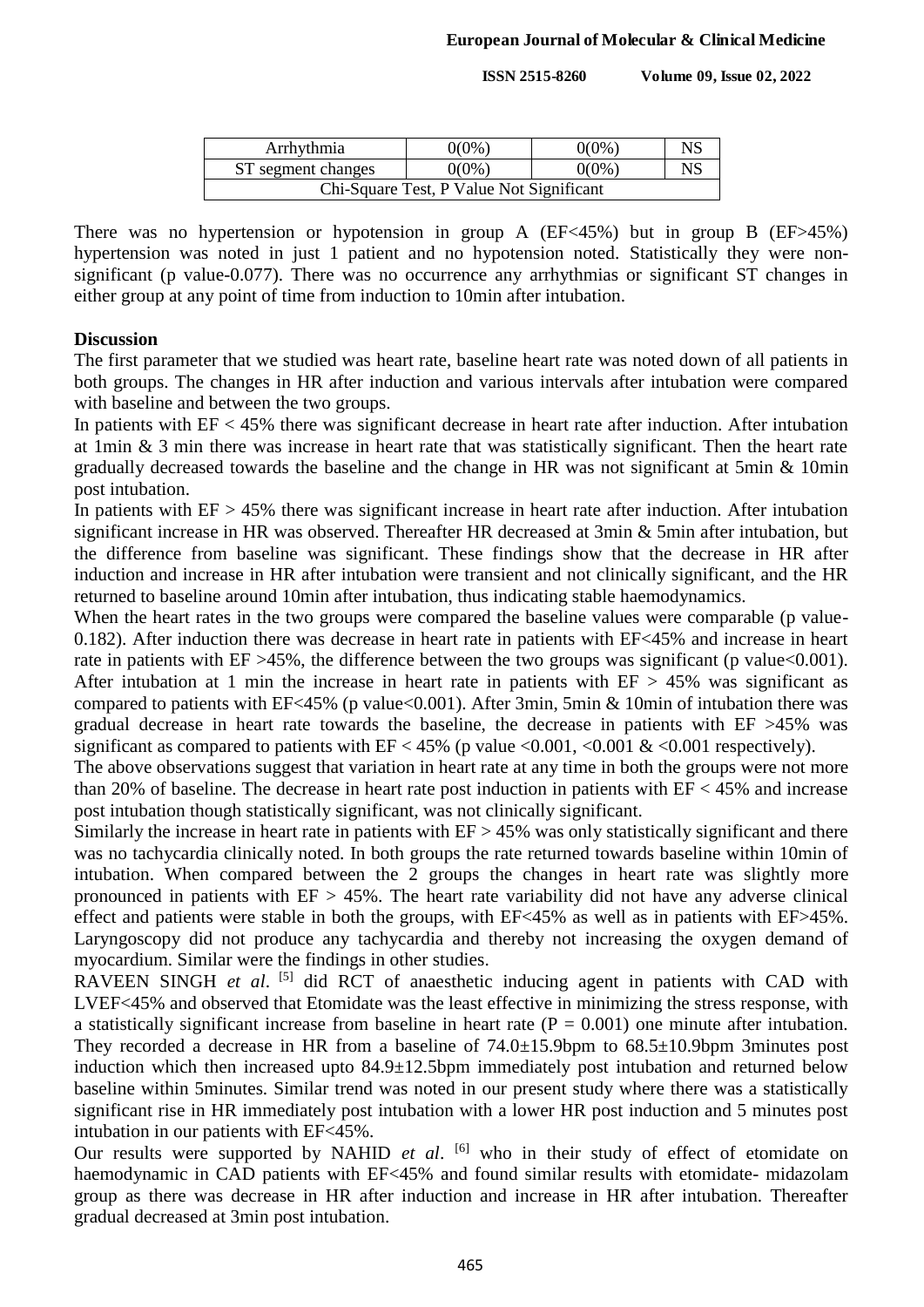MOHAMMAD REZA HABIBI *et al.* <sup>[7]</sup> the effects of etomidate in CAD patients with EF<45% and similar to our study observed decrease in HR after induction and increase in HR after intubation. Thereafter gradual decrease in HR was noted at 3 min.

AFSHIN GHOLIPOUR BARADARI<sup>[8]</sup> studied the haemodynamic effects of etomidate in patients with LV dysfunction (EF<40%) and observed transient decrease in HR after induction and increase in HR after intubation but was not statistically significant as noted in our study. There was decrease in HR towards baseline at 3min.

The study conducted by KAUSHAL *et al*.<sup>[9]</sup> demonstrated an increase in HR post intubation similar to present study although no decrease in HR was observed post induction or 5minutes post intubation.

OZGUR *et al.* <sup>[10]</sup> too noted a decrease in HR after induction contrary to increase in HR in our study and significant rise in HR immediately post intubation that decreased to about baseline by 10minutes post intubation as observed in our study in patients with EF>45%.

SHAGUN BHATIA SHAH<sup>[11]</sup> studied the haemodynamic effects of etomidate as an induction agent and observed that there was transient decrease in HR after induction whereas there was increase in our study and was statistically significant. There was rise in HR after intubation similar to our study but on the contrary was not statistically significant.

VIKRAM SINGH RATHORE et al. <sup>[12]</sup> in support of our study observed fall in HR after induction and increase in HR after intubation but was not significant statistically. They observed a gradual decrease in HR thereafter at 3min & 5min towards baseline similar to our study.

Zed *et al*. studied the intubating conditions and haemodynamics with etomidate and observed that there was increase in HR after intubation as observed in our study and was significant. At 5min & 10min there was gradual decrease in HR below similar to our observation.

Supriya Aggarwal compared the effects of etomidate vs. propofol. They observed a transient increase in HR after induction and intubation, which decreased towards baseline at 10min after intubation as observed in our results.

Baseline SBP was noted down of all patients in both groups. The changes in SBP after induction and various intervals after intubation were compared with baseline and between the two groups.

In patients with EF<45% there was significant decrease in SBP after induction. After intubation at 1min there was significant increase in SBP. At 3min & 5min there was decrease in SBP towards baseline but was not significant. At 10 min there was fall in SBP below the baseline value.

In patients with  $EF > 45\%$  after induction there was significant fall in SBP (p value < 0.001). There was significant rise in SBP at 1min after intubation (p value 0.011). There was decrease in SBP at 3min, 5min and 10min but was significant at 5min & 10min (p value 0.459, 0.017 & <0.001 respectively).

On comparison of SBP between the 2 groups, there was decrease in SBP in the 2 groups and the difference was not significant. After intubation at 1 min there was comparable increase in SBP in both groups. There was decrease in SBP at 3min, 5min & 10min but the difference between the two groups was not statistically significant.

Our results suggest that there was statistically significant fall in SBP after induction in both the groups though these changes in both groups were comparable. Similarly there was also statistically significant rise in SBP in both the groups after intubation which was comparable. The SBP returned to baseline values within 3-5 min of intubation. In neither groups there was any hypotension or hypertension noted clinically, suggesting that response to laryngoscopy was minimal. Patients were stable with respect to systolic blood pressure and did not require any medical intervention.

AFSHIN GHOLIPOUR et al. <sup>[8]</sup> studied the effects of etomidate in CAD patients with EF<40% and observed that etomidate produced a significant decrease in SBP after induction and a similar rise in SBP after intubation. In support of our findings there was gradual fall in SBP at 3min post intubation.

Aghdaii N *et al*. studied the haemodynamic effects of etomidate and midazolam in patients with compromised LV function(EF<45) and observed that there was decrease in SBP after induction and increase after intubation, there was a gradual decreases in SBP thereafter as observed at 5min similar to the observations in our study.

Mohammad Reza Habibi *et al*. studied the effects of etomidate in patients with compromised LV function (EF<45%) and observed that there was decrease in SBP after induction and increase in SBP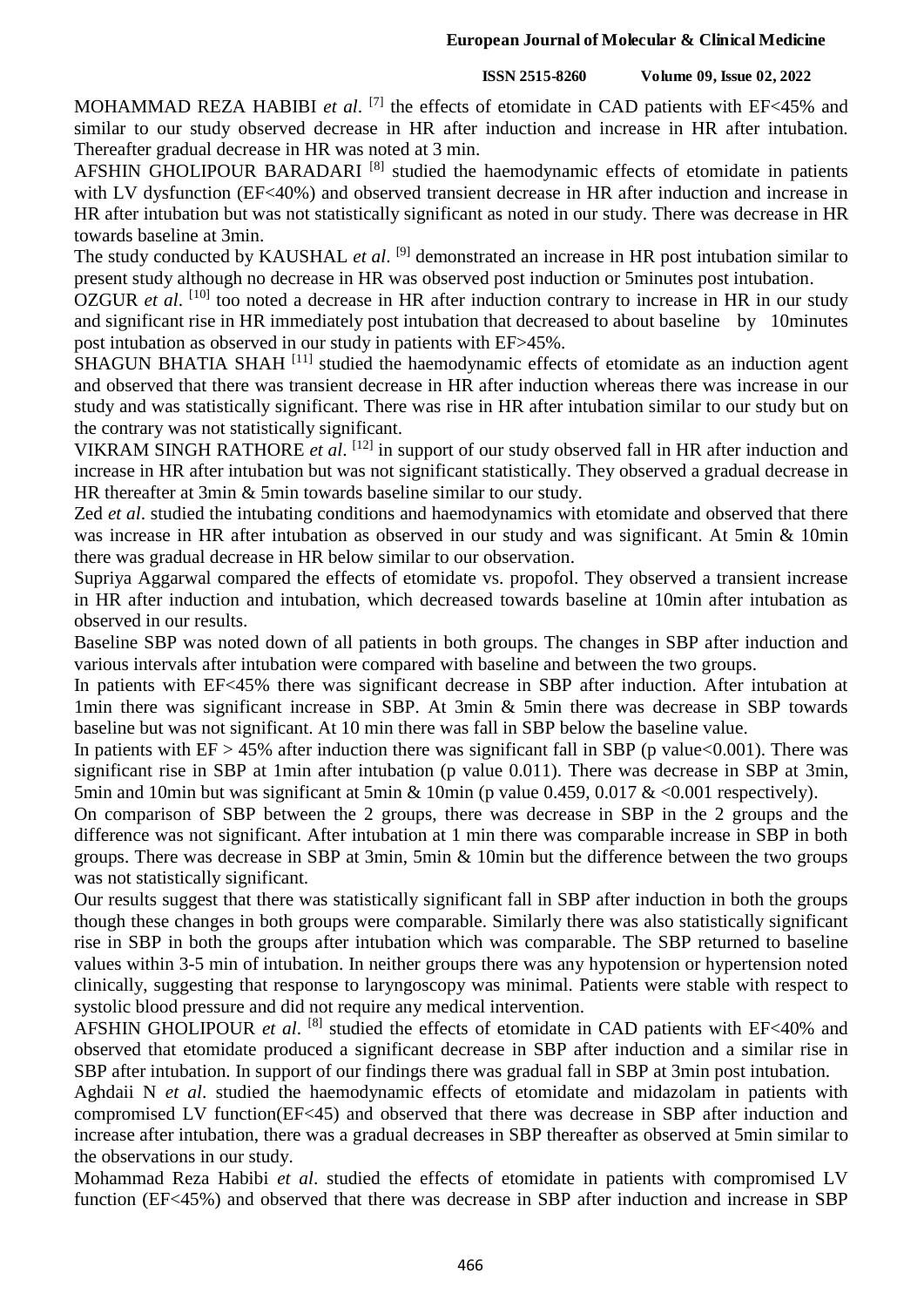#### **European Journal of Molecular & Clinical Medicine**

#### **ISSN 2515-8260 Volume 09, Issue 02, 2022**

after intubation similar to our results. At 3 min after intubation there was decrease in SBP below the baseline whereas in our study there was decrease in SBP but not below baseline.

Kaushal *et al.* <sup>[9]</sup> observed that etomidate caused a fall in SBP after induction. After intubation there was rise in SBP as observed in our study also. On the contrary there was no gradual decrease in SBP thereafter as observed in our study but maintained a similar value at 5min post intubation.

In the study by Shah *et al*., comparison of propofol and etomidate showed a fall in SBP following induction with etomidate followed by an increase after intubation and return to near baseline values 5minutes after intubation. This trend was similar to our study.

As per Zed *et al*., studying the characteristics of etomidate during intubation observed a statistically significant (p<0.0001) rise in SBP after intubation which declined towards baseline within 5min post intubation which was comparable to our study results. The haemodynamic stability of etomidate was attributed to the fact that etomidate does not cause histamine release and also its cerebroprotective property which made it ideal for patients with haemodynamic instability and head injury.

Baseline DBP was noted down of all patients in both groups. The changes in DBP after induction and various intervals after intubation were compared with baseline and between the two groups.

In patients with EF<45% significant decrease in DBP post induction was noted. At 1 min after intubation there was significant rise in DBP. At 3min & 5min after intubation there was decrease in DBP towards baseline but was not statistically significant. At 10 min after intubation there was fall in DBP below baseline but was not significant.

In patients with EF>45% there was significant decrease in DBP after induction. After intubation at 1 min significant rise in DBP was observed. At 3min & 5 min there was gradual decrease in DBP and returned towards baseline at 10min post intubation.

On comparing the changes in DBP in the 2 groups, it was observed that the baseline values in both groups were comparable. After induction the decrease in patients with EF<45% was significant as compared to patients with EF>45% (p value 0.016). After induction at 1min the rise in BP in patients with EF>45% was significant as compared to rise in patients with EF<45% (p value 0.005). At 3min  $\&$ 5min there was fall in DBP in both groups and the difference between the two groups was statistically significant (p value 0.014 & 0.006 respectively). The decrease in DBP at 10min was not significant.

This suggests that fall noted after induction in both patients with EF<45% and EF>45% was statistically significant but was within the 20% baseline values clinically. Similarly the increase in DBP following intubation did not cause hypertension nor did it require any intervention. The changes were comparable between the 2 groups. These changes in DBP returned towards baseline in 5-10min of intubation. This suggests that the changes were transient and not clinically significant. As with SBP laryngoscopy did not cause clinically significant rise in DBP.

AFSHIN GHOLIPOUR et al. <sup>[8]</sup> studied the haemodynamic effects of etomidate in patients with LV dysfunction with EF<40%, similar to the results in our study they observed that there was decrease in DBP after induction and increase in DBP after intubation, but contrary to our results there was increase in DBP at 3min rather than a fall in DBP as observed in our results.

KAUSHAL et al. <sup>[9]</sup> studied the effect of etomidate on haemodynamics in coronary artery disease patients, in support of our results they observed decrease in DBP after induction & increase in DBP after intubation, but after intubation at 5 min there was no fall in DBP but was maintained at post intubation level.

Our results are consistent with the results of SHAH *et al*. who in their study observed a significant decrease in DBP following induction with etomidate with an increase in the same following intubation and a return to baseline values 5min post intubation. Haemodynamic stability may be due to its lack of effect on sympathetic nervous system and baroreceptor function. Also, its capacity to stimulate peripheral alpha 2b adrenergic receptors leads to vasoconstriction limiting its hypotensive action.

According to ZED *et al*. there was rise in DBP following intubation which returned to baseline at about 15min post intubation and was not statistically significant whereas in our study the rise in DBP was transient but statistically significant which returned to baseline within 5 min if intubation (p value 0.007).